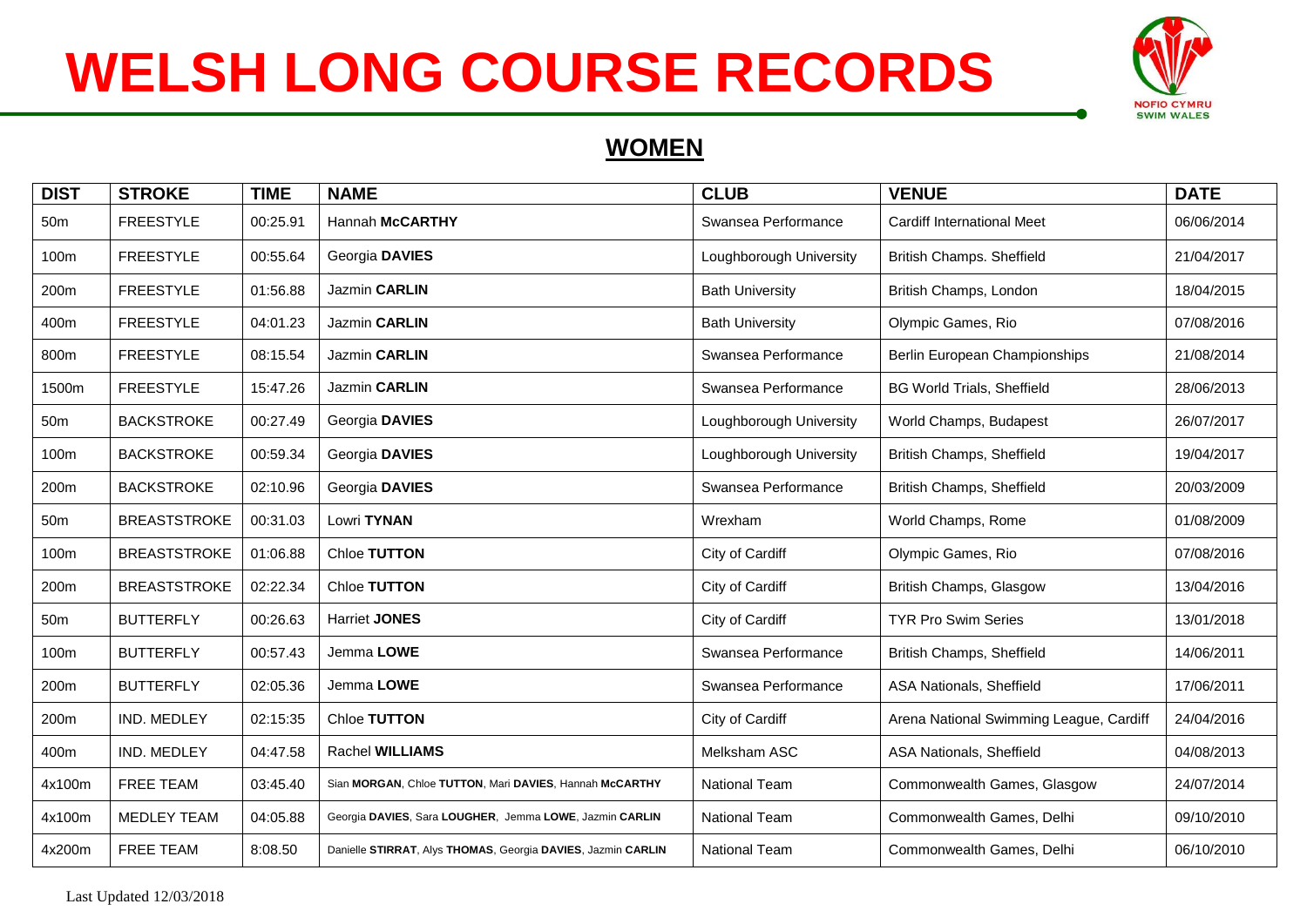

#### **MEN**

| <b>DIST</b>     | <b>STROKE</b>       | <b>TIME</b> | <b>NAME</b>                                                    | <b>CLUB</b>           | <b>VENUE</b>                            | <b>DATE</b> |
|-----------------|---------------------|-------------|----------------------------------------------------------------|-----------------------|-----------------------------------------|-------------|
| 50m             | <b>FREESTYLE</b>    | 00:22.67    | Owen MORGAN                                                    | Box hill              | British Gas Swimming Champs, Manchester | 11/03/2011  |
| 100m            | <b>FREESTYLE</b>    | 00:48.93    | Calum JARVIS                                                   | Bath                  | British Champs, London                  | 15/04/2015  |
| 200m            | <b>FREESTYLE</b>    | 01:46.53    | Calum JARVIS                                                   | Bath                  | Commonwealth Games, Glasgow             | 25/07/2014  |
| 400m            | <b>FREESTYLE</b>    | 03:45.24    | David DAVIES                                                   | City of Cardiff       | British Champs, Sheffield               | 16/03/2009  |
| 800m            | <b>FREESTYLE</b>    | 07:44.32    | David DAVIES                                                   | Loughborough          | World Champs, Rome                      | 29/07/2009  |
| 1500m           | <b>FREESTYLE</b>    | 14:45.95    | David DAVIES                                                   | City of Cardiff       | Olympic Games, Athens                   | 21/08/2004  |
| 50 <sub>m</sub> | <b>BACKSTROKE</b>   | 00:25.03    | Marco LOUGHRAN                                                 | Nofio Cymru           | British Champs, Glasgow                 | 12/04/2014  |
| 100m            | <b>BACKSTROKE</b>   | 00:54.26    | Marco LOUGHRAN                                                 | <b>Guildford City</b> | <b>BG World Trials, Sheffield</b>       | 27/06/2013  |
| 200m            | <b>BACKSTROKE</b>   | 01:58.16    | Marco LOUGHRAN                                                 | <b>Guildford City</b> | British Champs, Sheffield               | 02/04/2008  |
| 50 <sub>m</sub> | <b>BREASTSTROKE</b> | 00:27.93    | <b>Robert HOLDERNESS</b>                                       | Millfield             | Commonwealth Games, Glasgow             | 28/07/2014  |
| 100m            | <b>BREASTSTROKE</b> | 01:00.71    | <b>Robert HOLDERNESS</b>                                       | Millfield             | Commonwealth Games, Glasgow             | 25/07/2014  |
| 200m            | <b>BREASTSTROKE</b> | 02:10.61    | <b>Robert HOLDERNESS</b>                                       | Millfield             | <b>BG World Trials, Sheffield</b>       | 28/06/2013  |
| 50 <sub>m</sub> | <b>BUTTERFLY</b>    | 00:24.05    | Thomas LAXTON                                                  | Loughborough          | <b>BG World Trials, Sheffield</b>       | 28/06/2013  |
| 100m            | <b>BUTTERFLY</b>    | 00:52.37    | Thomas LAXTON                                                  | Loughborough          | World Championships, Kazan              | 07/08/2015  |
| 200m            | <b>BUTTERFLY</b>    | 01:59.10    | Thomas ALLEN                                                   | Swim Flintshire       | ASA Nats, Sheffield                     | 30/07/2009  |
| 200m            | IND. MEDLEY         | 01:58.63    | leuan LLOYD                                                    | City of Cardiff       | <b>BG World Trials, Sheffield</b>       | 29/06/2013  |
| 400m            | IND. MEDLEY         | 04:11.32    | <b>Thomas HAFFIELD</b>                                         | City of Cardiff       | World Champs, Rome                      | 02/08/2009  |
| 4x100m          | <b>FREE TEAM</b>    | 03:19.82    | Calum JARVIS, Otto PUTLAND, Xavier MOHAMMED, leuan LLOYD       | <b>National Team</b>  | Commonwealth Games, Glasgow             | 25/07/2014  |
| 4x100m          | <b>MEDLEY TEAM</b>  | 03:37.25    | Marco LOUGHRAN, Robert HOLDERNESS, Thomas LAXTON, Calum JARVIS | National Team         | Commonwealth Games, Glasgow             | 29/07/2014  |
| 4x200m          | <b>FREE TEAM</b>    | 07:15.96    | Calum JARVIS, Otto PUTLAND, Xavier MOHAMMED, leuan LLOYD       | <b>National Team</b>  | Commonwealth Games, Glasgow             | 27/07/2014  |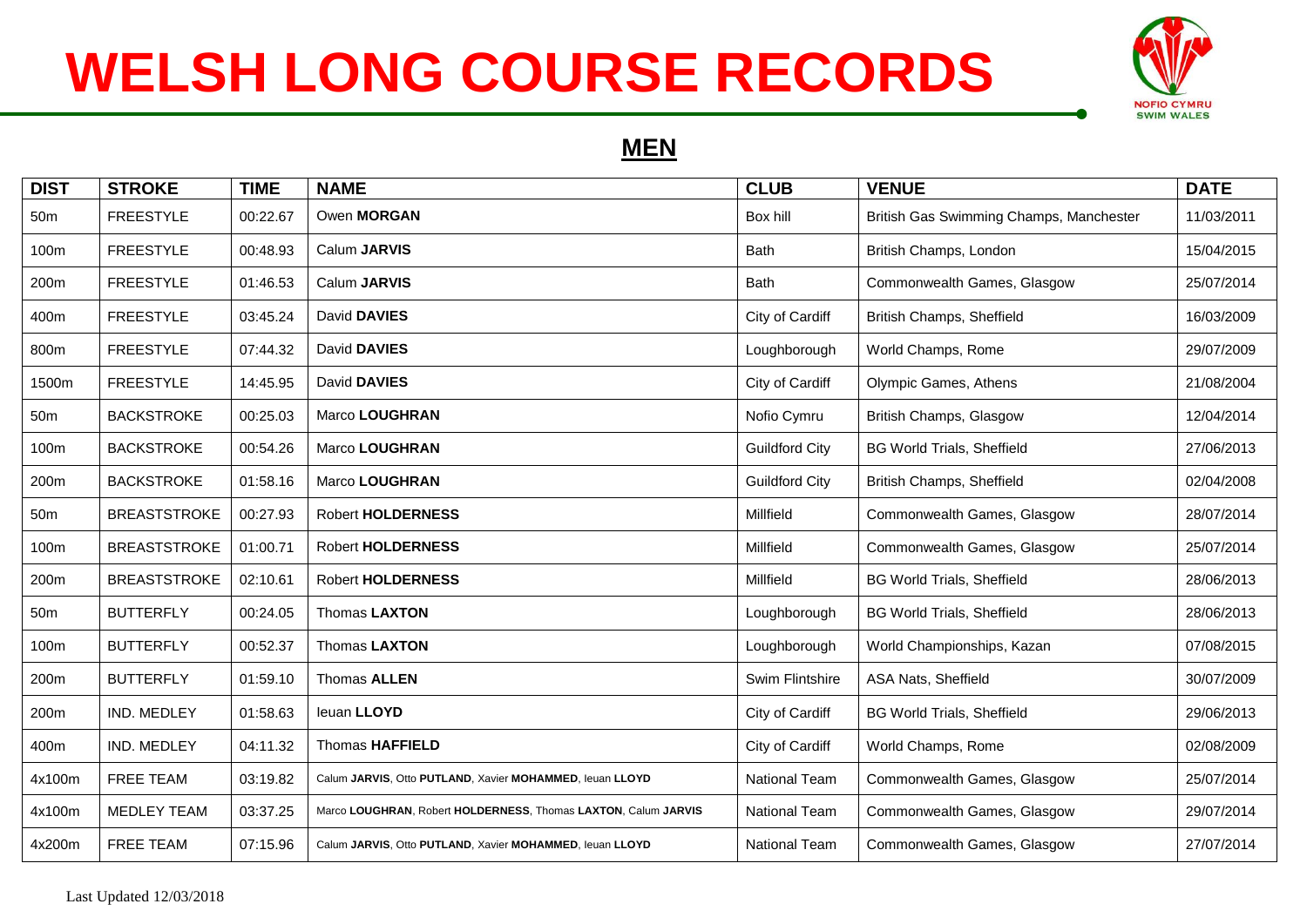

#### **GIRLS**

|                  | Please note that Welsh Junior Records are Under 16 years on the day of competition |             |                                                         |                                      |                                                                                |                          |  |  |
|------------------|------------------------------------------------------------------------------------|-------------|---------------------------------------------------------|--------------------------------------|--------------------------------------------------------------------------------|--------------------------|--|--|
| <b>DIST</b>      | <b>STROKE</b>                                                                      | <b>TIME</b> | <b>NAME</b>                                             | <b>CLUB</b>                          | <b>VENUE</b>                                                                   | <b>DATE</b>              |  |  |
| 50 <sub>m</sub>  | <b>FREESTYLE</b>                                                                   | 00:26.90    | Hannah MCCARTHY<br>Annaliese BEYNON                     | Cheltenham S&WP<br>City of Cardiff   | <b>ASA National Youth Champs</b><br>Wycombe Inaugural Long Course Premier Meet | 02/08/2009<br>12/03/2016 |  |  |
| 100m             | <b>FREESTYLE</b>                                                                   | 00.57.19    | Chloe TUTTON                                            | City of Cardiff                      | British Gas Champs, Manchester                                                 | 09/03/2011               |  |  |
| 200m             | <b>FREESTYLE</b>                                                                   | 02:02.26    | Kathryn GREENSLADE                                      | Preston                              | <b>ASA National Youth Champs</b>                                               | 06/08/2014               |  |  |
| 400m             | <b>FREESTYLE</b>                                                                   | 04:17.78    | Jazmin CARLIN                                           | <b>Tigersharks ASC</b>               | Com Trials, Sheffield                                                          | 09/08/2005               |  |  |
| 800m             | <b>FREESTYLE</b>                                                                   | 08:44.25    | Jazmin CARLIN                                           | <b>Tigersharks ASC</b>               | Com Trials, Sheffield                                                          | 06/08/2005               |  |  |
| 1500m            | <b>FREESTYLE</b>                                                                   | 17:09.03    | Jazmin CARLIN                                           | <b>Tigersharks ASC</b>               | Rushmoor Open, Aldershot                                                       | 23/10/2005               |  |  |
| 50 <sub>m</sub>  | <b>BACKSTROKE</b>                                                                  | 00:29.34    | Medi HARRIS                                             | Caernarfon                           | Commonwealth Youth Games, Bahamas                                              | 20/07/2017               |  |  |
| 100m             | <b>BACKSTROKE</b>                                                                  | 01:02.71    | Medi HARRIS                                             | Swim Gwynedd                         | Swim Wales Winter Championships                                                | 02/12/2017               |  |  |
| 200m             | <b>BACKSTROKE</b>                                                                  | 02:16.52    | Rebecca SUTTON<br>Medi HARRIS                           | <b>Bridgend County</b><br>Caernarfon | British Summer Champs, Sheffield<br>Commonwealth Youth Games, Bahamas          | 29/07/2016<br>21/07/2017 |  |  |
| 50 <sub>m</sub>  | <b>BREASTSTROKE</b>                                                                | 00:32.45    | Sara LOUGHER                                            | <b>Bridgend County</b>               | European Jr., Prague                                                           | 08/07/2009               |  |  |
| 100m             | <b>BREASTSTROKE</b>                                                                | 01:10.18    | Sara LOUGHER                                            | <b>Bridgend County</b>               | <b>Celtic Tri Nations</b>                                                      | 20/02/2009               |  |  |
| 200m             | <b>BREASTSTROKE</b>                                                                | 02:32.84    | Sara LOUGHER                                            | <b>Bridgend County</b>               | Dragon Meet, Swansea                                                           | 10/01/2010               |  |  |
| 50 <sub>m</sub>  | <b>BUTTERFLY</b>                                                                   | 00:27.48    | Sian HARKIN                                             | City of Cardiff                      | Glasgow                                                                        | 22/06/2010               |  |  |
| 100m             | <b>BUTTERFLY</b>                                                                   | 01:00.23    | Jemma LOWE                                              | National Team                        | CWG, Melbourne                                                                 | 18/03/2006               |  |  |
| 200 <sub>m</sub> | <b>BUTTERFLY</b>                                                                   | 02:13.75    | Jemma LOWE                                              | <b>National Team</b>                 | CWG. Melbourne                                                                 | 21/03/2006               |  |  |
| 200m             | IND. MEDLEY                                                                        | 02:17.22    | Chloe TUTTON                                            | City of Cardiff                      | European Champs, Antwerp                                                       | 07/07/2012               |  |  |
| 400m             | IND. MEDLEY                                                                        | 04:48.47    | Chloe TUTTON                                            | City of Cardiff                      | European Champs, Antwerp                                                       | 04/07/2012               |  |  |
| 4x100m           | Free Team                                                                          | 3:58.71     | Siwan THOMAS, Carys THOMAS, Siriol ROBERTS, Mari DAVIES | National Team                        | <b>UK School Games London</b>                                                  | 09/05/2012               |  |  |
| 4x100m           | <b>Medley Team</b>                                                                 | 4.24.00     | Standard                                                |                                      |                                                                                |                          |  |  |
| 4x200m           | Free Team                                                                          | 8.40.00     | Standard                                                |                                      |                                                                                |                          |  |  |